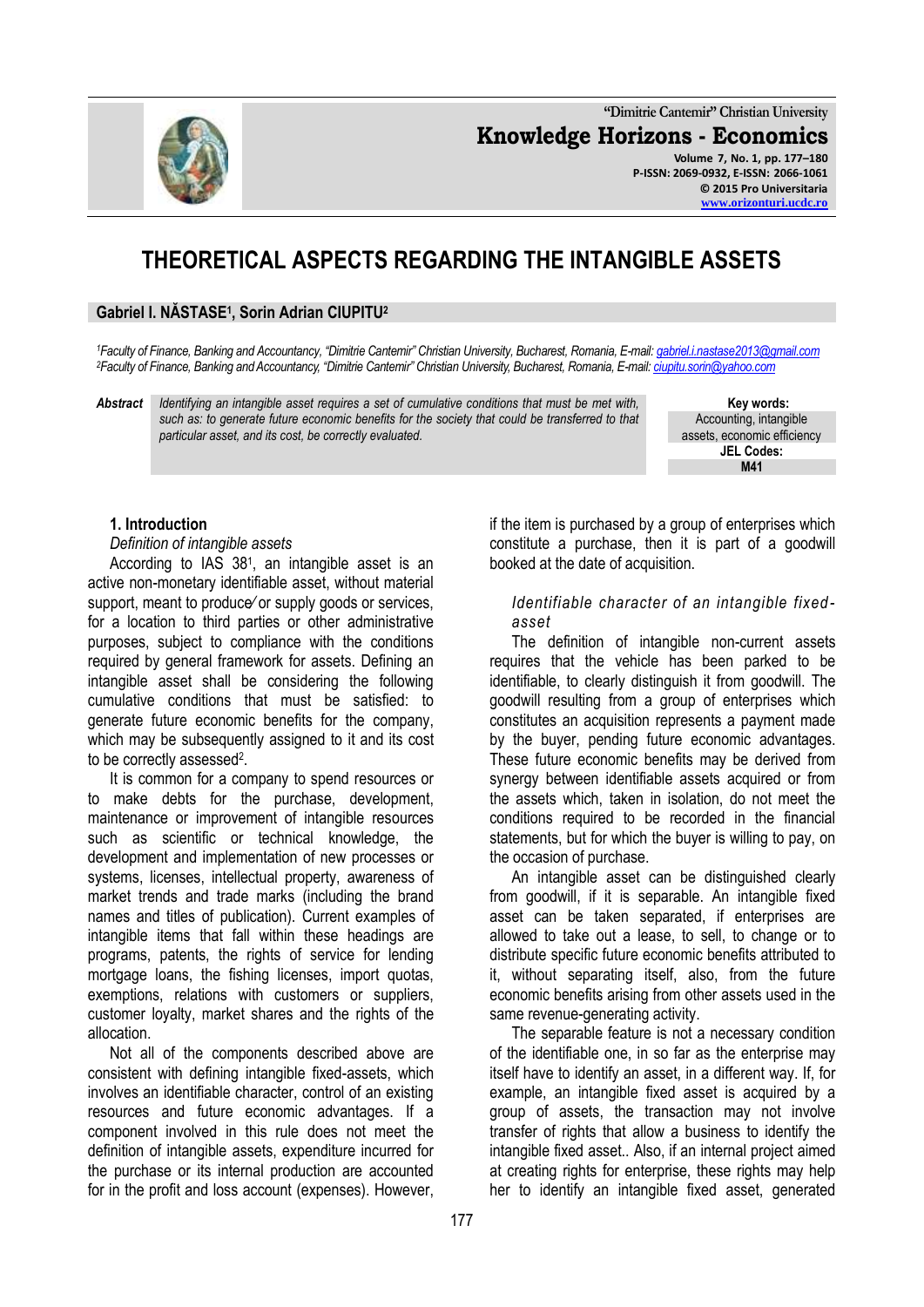within the unit. In addition, even if an asset does not generate future advantages, only if it is used in conjunctive mode with other assets, it is identifiable in so far as the enterprise may identify future economic benefits of that particular asset.

## *Control of the intangible non-current assets*

An enterprise controls an asset, if the first one has power to obtain future economic benefits arising from the resource involved and if sit can also restrict third party's access to these benefits. The ability of an enterprise to control future economic benefits of intangible results, normally, in the rights which the company can get them in a Court of First Instance. In the absence of rights, to demonstrate control is more difficult. However, the fact to obtain, from a legal point of view, a right does not constitute a condition necessary to control, to the extent that an enterprise may be itself able to control future economic benefits, in a different way.

The awareness of the market trends and the technical knowledge may generate future economic benefits. An enterprise controls these benefits if, for example, its knowledge are legally protected, for example, against copyright, restrictions in trade agreements (when this fact is authorized) or the means of a legal obligation of the staff members to maintain your privacy. However, as a general rule, the control of the future economic benefits expected from a team of qualified persons, as well as from an effort of having it, is not sufficient to consider that these items meet the definition of an intangible fixed asset.

## *Future economic benefits of intangible non-current assets*

The future economic benefits resulting from intangible non-current assets may include incomes arising from the sale of goods or services, cost savings or other benefits arising from the use of the underlying asset by the undertaking. For example, use of an intellectual property in the context of a production process may reduce rather future size production costs instead of increasing future revenues.

IAS 38 does not allow that products, trademarks, licenses, titles of publications, lists of customers and other similar economic categories, resulted from own resources, shall be booked at intangible assets.

IAS 38 provides that all expenses on research shall be recognized as expenditure incurred, when they are carried out. Other expenses which will not give rise to a intangible asset which can be recognized in the financial statements shall be:

-expenses for setting up a new field of economic activity or a particular business;

-expenses for specializations;

-expenses for advertising;

-expenses for demoting or reorganizing a part of∕ entire company.

The expenses for these elements are accepted as payment done.

# **2. Presentation of the main categories of intangible assets**

Intangible non-current assets or 'non-material' noncurrent assets:

- set-up costs;
- research and development costs;
- concessions, patents, licenses, trademarks and other similar rights and assets:
- goodwill:
- other intangible non-current assets.

# **Set up costs**

Set-up costs, also known as the 'founding' costs, shall include the costs arising for the creation, development and merging companies, such as those relating to fees and other expenses of the registration, expenses on the issue and sale of shares, expenses of market analysis and advertising. All these expenses are subject to depreciation over a maximum of five years.

# **Research and development costs**

Development costs include economic resources allocated for new technologies, new products, and effective and efficient investments in relation to the future activity of the company. These costs are amortized, as a general rule, in a maximum of five years.

#### **Concessions, patents, licenses, trademarks and other similar rights**

Concessions, patents, licenses, trademarks and other similar rights shall include all expenditure incurred for the acquisition of the rights of exploitation of a good. activity or service, as well as for concessions, a patent, a license, a trademark factory and other similar rights of intellectual and industrial property.

*Concession.* Economic activities, public services, the production units of the national state companies and the estates owned by the State may be subject to concession. Concession shall be carried out on the basis of concession contract, in which a party (give away) transmits parts ( to the lessee) for a costeffective administration on a determined, in exchange for a fee, an economic activity, a public service, a productive or a plot of land owned by the state. It shall be granted on the basis of public tender and provided that concession to ensure a fixed-income annually, at least equal to the average net profits from the operation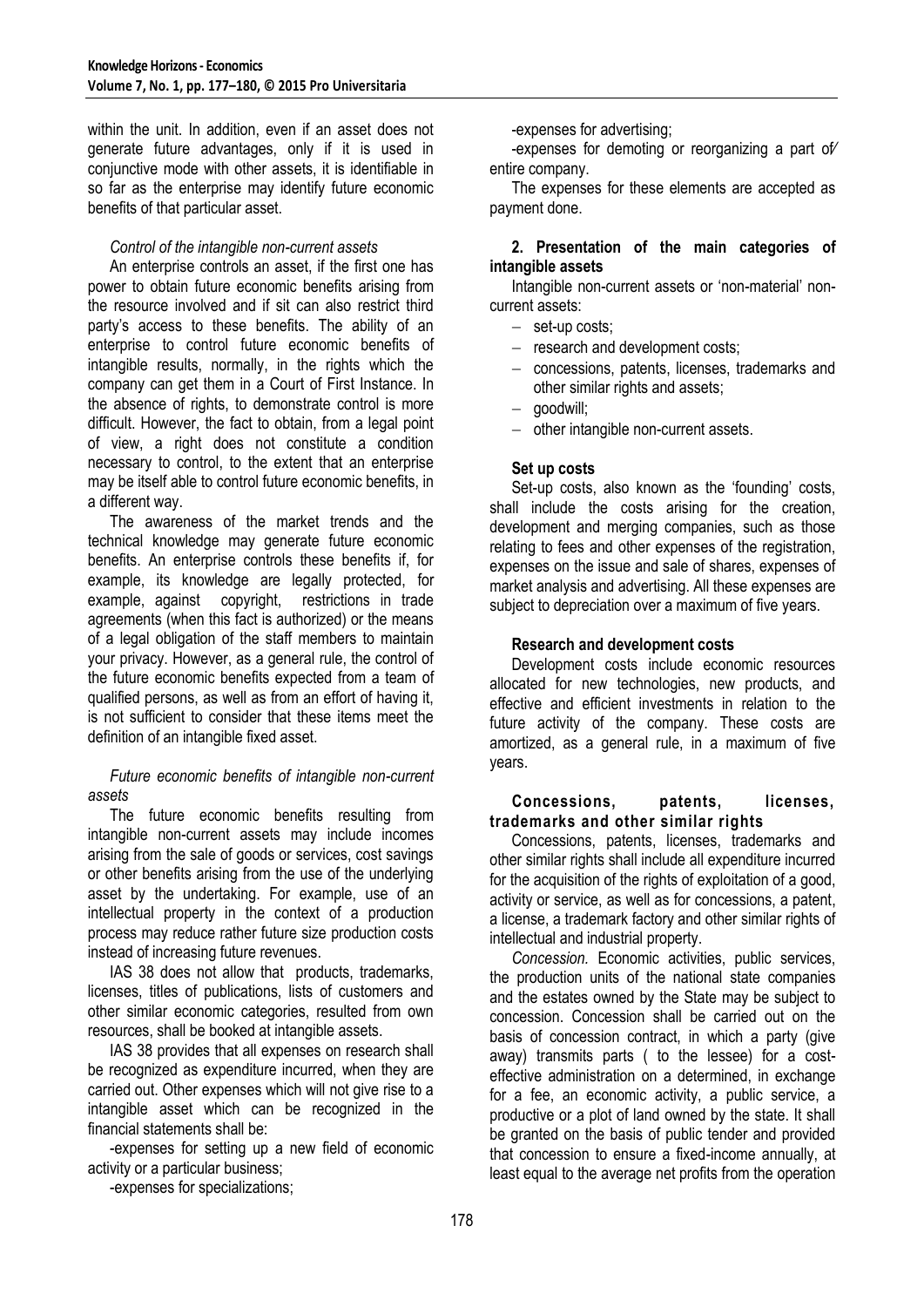in the last five years of the object of concession or some similar items.

*Superficia* has the right of ownership of a person on the construction on which built it on someone else's land together with her actual use, of the land on which amounted construction. Such a right acquired by an economic operator *shall be considered intangible noncurrent asset and shall be subject to depreciation.*

*Usufruct* is the right of an operator of a thing (good or value) which belongs to another person and the benefit of Intellect object in question. On cessation of such entitlement, the good or the value shall be released to the owner. The economic agent makes the acquired usufruct subject to depreciation.

*Patents* are official documents that certify the quality of an inventor and create special financial effects. They can be *part of the social capital either through acquisition or other* ways.

Licenses are bonds in which the holder of an invention shall grant any other natural or legal persons, including the State, the right to exploit the invention for economic interest. *There shall be acquired, in general, by acquisition.*

*Know-how* stands for technical knowledge and technological procedures that are not subject to any patent, but belong to those who created and can be traded. They can be acquired either by being included in the social capital or purchased.

*Trademarks* are certificates of origin of some companies consisting of words, letters, numbers, graphs, that sets its products or services. They can be valued either by being included in the social capital or sold.

*Trademarks* confirm that a particular good is marketed by a certain company which guarantees the quality of a buyer. They are sent to other units, as a rule, through their sale by the assets held by it. All these expenses are depreciated over time as long as the company purchased the right to exploit or use such non-current assets.

# **Goodwill**

Goodwill represents expenditure incurred for maintaining or developing the potential activity of the company. Example: customers, commercial goodwill, business, market segments, etc. also include the amounts paid in case of the takeover of commercial undertakings representing goodwill, certain trading, etc. as a general rule, goodwill does not depreciate. If there is depreciation irreversible, then it can be amortized.

# **Other intangible assets**

Other intangible assets are made up of computer programs created within the facility patrimonial or purchased from third parties, for the manufacturer's own needs, as well as other intangible assets, valued at production cost, or in the cost of purchasing. In accordance with the provisions of Law no. 15/1994 in the sphere of intangibles distinct position is listed as "the expenditure with the discovery of reserves of minerals useful, PSM) in non-current assets, deposits placed in service". Also, unlike the PCG, they are not part of set-up costs, those on the issue and sale of the bond.

#### **3. Documents used in accounting for intangible non-current assets**

According to the nature of the operations regarding the existence movement and depreciation of the intangible non-current assets, the ways of commission and decommission, there are drawn up specific documents that may group in three categories:

- documents regarding the commission and decommission of the intangible non-current assets;
- documents assigning their depreciation;
- $-$  documents regarding the disposal of the intangible non-current assets;

Depending on the nature of operations that are involved to publicize the existence, movement and noncurrent assets depreciation, the routes of entry and exit from legacy, specific documents shall be drawn up, Which can be grouped into three categories:

- $-$  documents relating to the entry in the patrimony of intangible assets;
- documents to record impairment;
- $-$  documents for the exit of intangible assets management

1) Documents regarding acceptance of intangible non-current assets

- a) sell: buy and sell contract
	- $-$  invoice:
	- $-$  receipt:
	- acceptance report
- b) equity in kind from associates
	- company statue;
	- $-$  technical expertise:
	- statement of subscription;
- c) concession, commercial leasing, rent:
	- contract of concession, commercial leasing, rent;
	- technical specifications for concession;

d) own production:

- acceptance report;

- projects and quotations for research, studies, different works;
- acceptance reports;
- documents certifying the consumption of material values;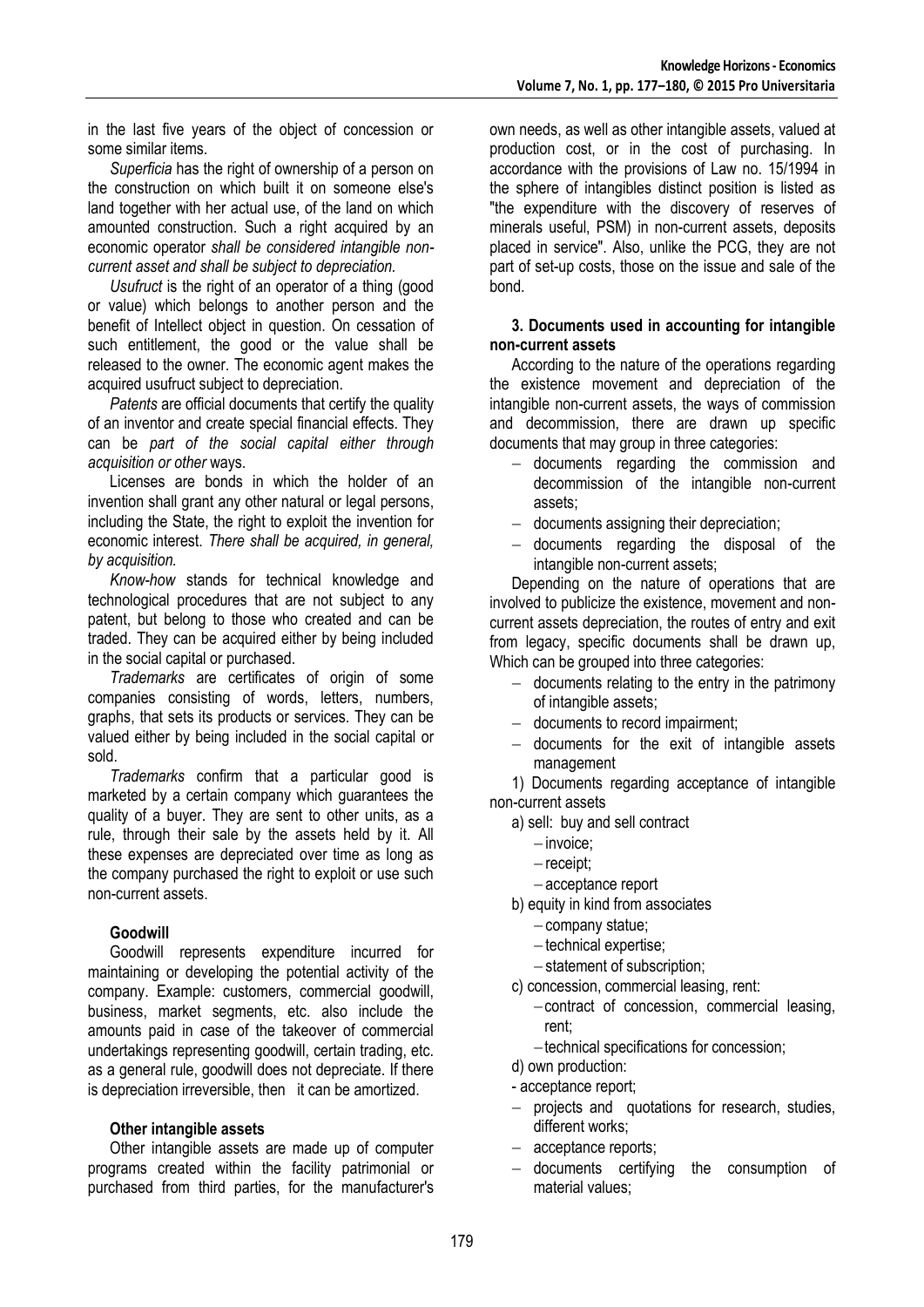e) donations:

- acceptance report;

f) inventory surplus:

- inventory report;

- documents of evidence of material values consumption.

2) Documents regarding the depreciation of intangible assets:

a) irreversible depreciations (amortization):

- plan of amortization;

- statement of amortization:

b) reversible depreciations (provisions): - minutes of inventory and assessments;

3) Documents related to intangible non-current assets decommission

a) sale:

- invoice;

 $-$  receipt;

- buy- sell contract;

b) concession:

- contract of concession;

c) withdrawn by the associated members:

- application for approved withdraw from the general assembly;

d) transformation of current assets into intangible non-current assets as a result of termination and reception:

- minutes of reception.

#### **4. Conclusions**

-

This paper challenges both the perception that accounting ignores the value of intangible assets and the prescribed remedy of booking intangible assets to the balance sheet. The paper explains how rich accounting can be, even with the omission of intangible assets from the balance sheet. The reason is that there is also an income statement that remedies deficiencies in the balance sheet.

The paper aims not to discourage research into accounting for intangible assets, but to put it in perspective. As with any accounting research, the researcher needs to start with an understanding of how accounting works to indicate value, and focus on the balance sheet alone is misconceived. The issue of capitalization and amortization of expenditures on intangible assets is very much alive, but developing amortization schedules that improve rather than damage earnings is a challenge.

## **Bibliography:**

Lepădatu, V., Gheorghe, *Standardele, teorii şi sisteme de conducere a contabilităţii pe plan mondial. IAS-uri/IFRS-uri, elemente de contabilitate financiară*. PROUNIVERSITARIA Publishing House , Bucharest, 2009

Năstase, I.,G., *Gestiunea financiară a întreprinderii. Metode de analiză, evaluare şi rolul eficienţei economice financiare a activelor ijmobilizate necorporale. Studii de caz – Brevetul de invenţie*. PROUNIVERSITARIA Publishing House, Bucharest, 2010

<sup>1</sup> Intangible non-current assets accounting IAS 38 replaces IAS 4 "Amortization accounting", regarding intangible non-current assets amortization and IAS 9 "Research and development costs"